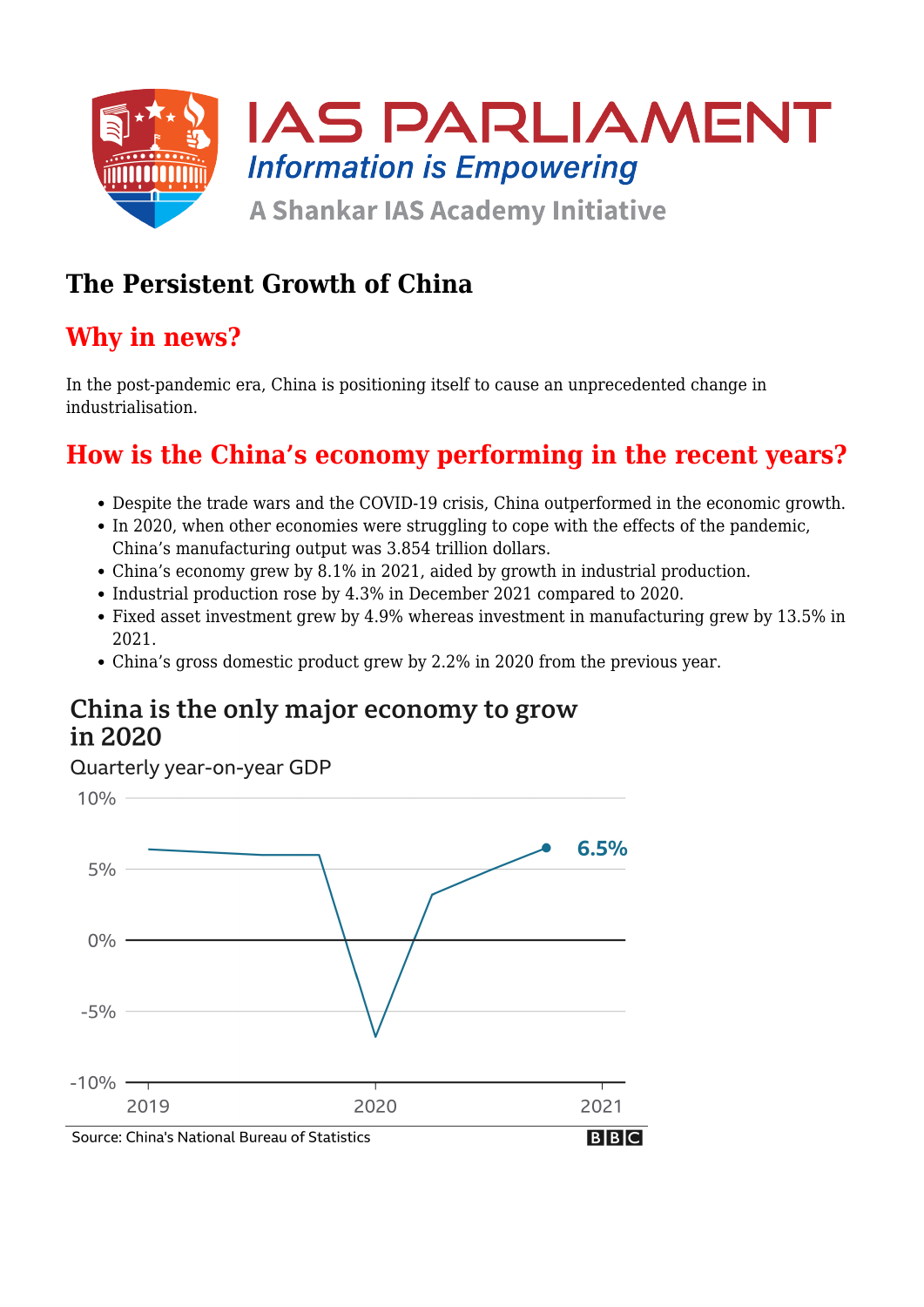# **What was the expected change in China's trade due to the pandemic?**

*China accounts for about 30% of global manufacturing. China was the world's biggest exporter in 2020-21, accounting for 13% of world exports and 18% of world market capitalisation.*

- **De-factorisation** It was expected that the COVID-19, geopolitical tensions and high tariffs would move factories away from the world's factory (China).
- There was expectation that the 4 trillion dollar worth of manufacturing which is happening in China would get dispersed to new locations.
- While the rest of the world debated and waited for de-factorisation of China, the Chinese economy seems to have recovered from a short-lived pandemic because of the idea of 'dual circulation'.
- **Dual circulation** There would be more reliance on 'internal circulation', which is the domestic cycle of production, distribution and consumption supported by innovation and upgrading in the economy.
- The 'external circulation' intended to speed up the process of surplus accumulation would lose its primacy over time.
- China continued its emphasis on industrialisation and cut its dependence on global trade and markets.

## **How is China stimulating the growth of the economy?**

- China is using its increasingly skilled labour force and strategic raw materials to enhance its already highly developed manufacturing capabilities.
- This is pushing industrialisation toward 'advanced manufacturing' and higher levels of automation thus transforming China's factories for the fourth Industrial Revolution.
- It is boosted by adoption of artificial intelligence (AI) to reduce operational costs and enhance efficiency.
- Chinese manufacturing is moving towards sectors that are less exposed to lower cost competition.
- During the pandemic there has been a surge in the use of a combination of software, hardware and robotics.
- As an early mover, China is laying the groundwork for setting itself up to be a leader.
- It looks like the dividends are already evident in the GDP numbers.

*China has overtaken the U.S. in AI patent applications and in terms of the number of AI research publications and journal citations.*

#### **References**

- 1. [https://www.thehindu.com/todays-paper/tp-opinion/tracking-the-persistent-growth-of-china/arti](https://www.thehindu.com/todays-paper/tp-opinion/tracking-the-persistent-growth-of-china/article65253955.ece) [cle65253955.ece](https://www.thehindu.com/todays-paper/tp-opinion/tracking-the-persistent-growth-of-china/article65253955.ece)
- 2. <https://www.bbc.com/news/business-55699971>